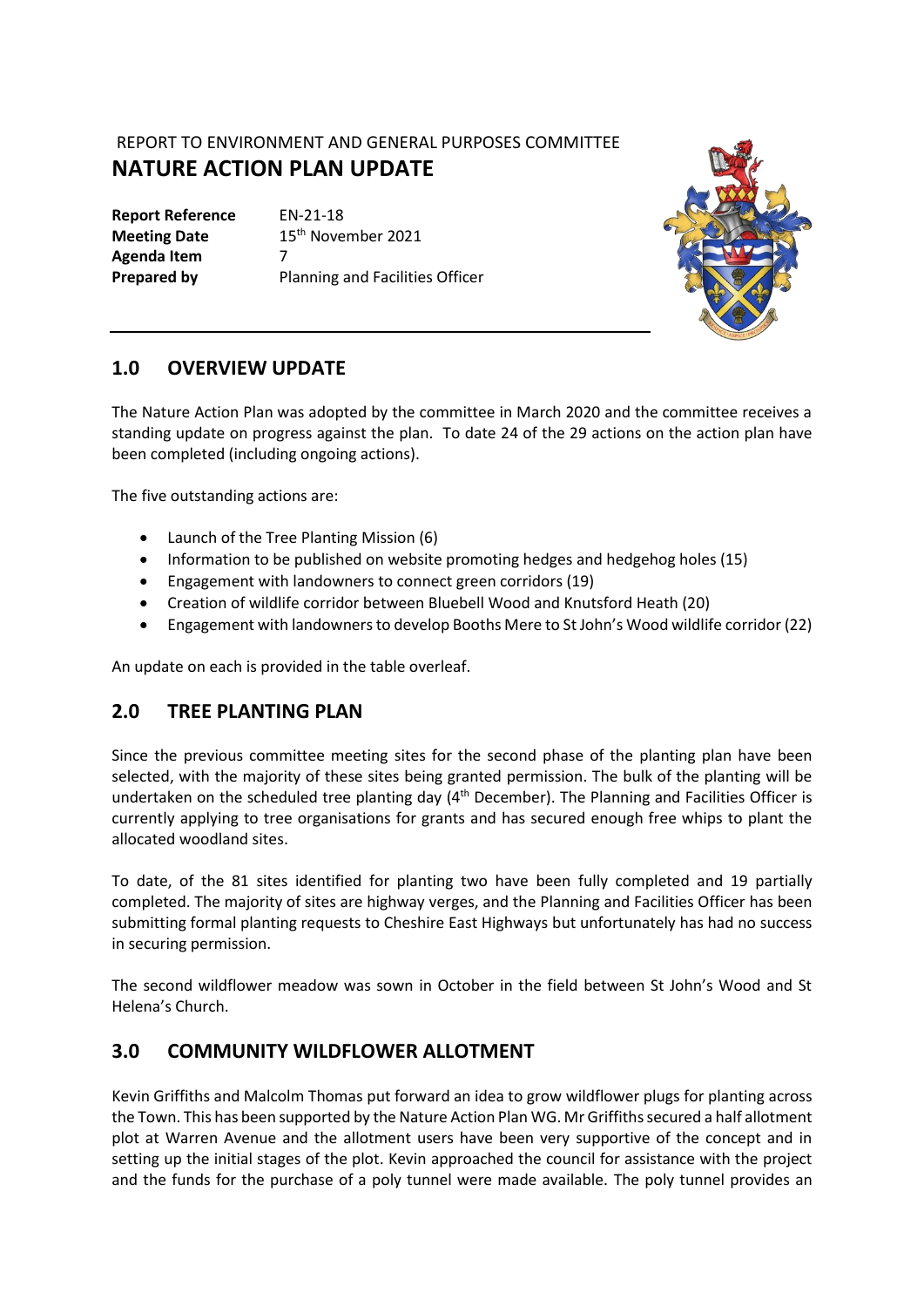environment to grow a variety of wildflower plugs. The project will serve the Nature Action Plan work, the council's wildflower meadows and other meadows in the town (e.g. the Crosstown Community Orchard).

Mr Griffiths is hoping to have the tunnel constructed over the next couple of months and is aiming to start production of wildflower plugs in the new year.

## **4.0 TOWN AMONGST TREES**

The Town Amongst Trees project commenced in October 2019 to record the large mature tree population of the town, with a view to establishing a plan for succession planting, protecting trees and extending the cover.

Of the estimated 8,000 mature trees within the town boundary, 2,300 have now been surveyed and tagged in public spaces. Other areas surveyed include a part of St Johns Wood, College Wood, and the Heath. All data is mapped using QGIS, including the estimated total tree count of 35,000 provided by Bluesky's National Tree Map™ (NTM™)

Since beginning, Messrs Griffiths and Thomas have built a team of ten volunteer surveyors who have been out regularly on Wednesdays and Thursdays. They have provided the Planning and Facilities Officer with a spreadsheet of the survey results. The survey hasidentified trees which could potentially be preserved by a Tree Protection Order.

Additionally, Messrs Griffiths and Thomas have met with, and coached, volunteer teams in Macclesfield and Wilmslow who have been impressed with the aims and methodology.

#### **5.0 THE BIG BULB PLANT**

The "Knutsford Big Bulb Plant" was coordinated between  $11<sup>th</sup>$  to  $24<sup>th</sup>$  October with 24 planting events being held over the 14 days at green spaces across the whole town. All bulbs left over from the planting are being planted by the Town Ranger or Cemetery Groundskeeper.

# **6.0 DECISIONS REQUIRED**

None, information only report.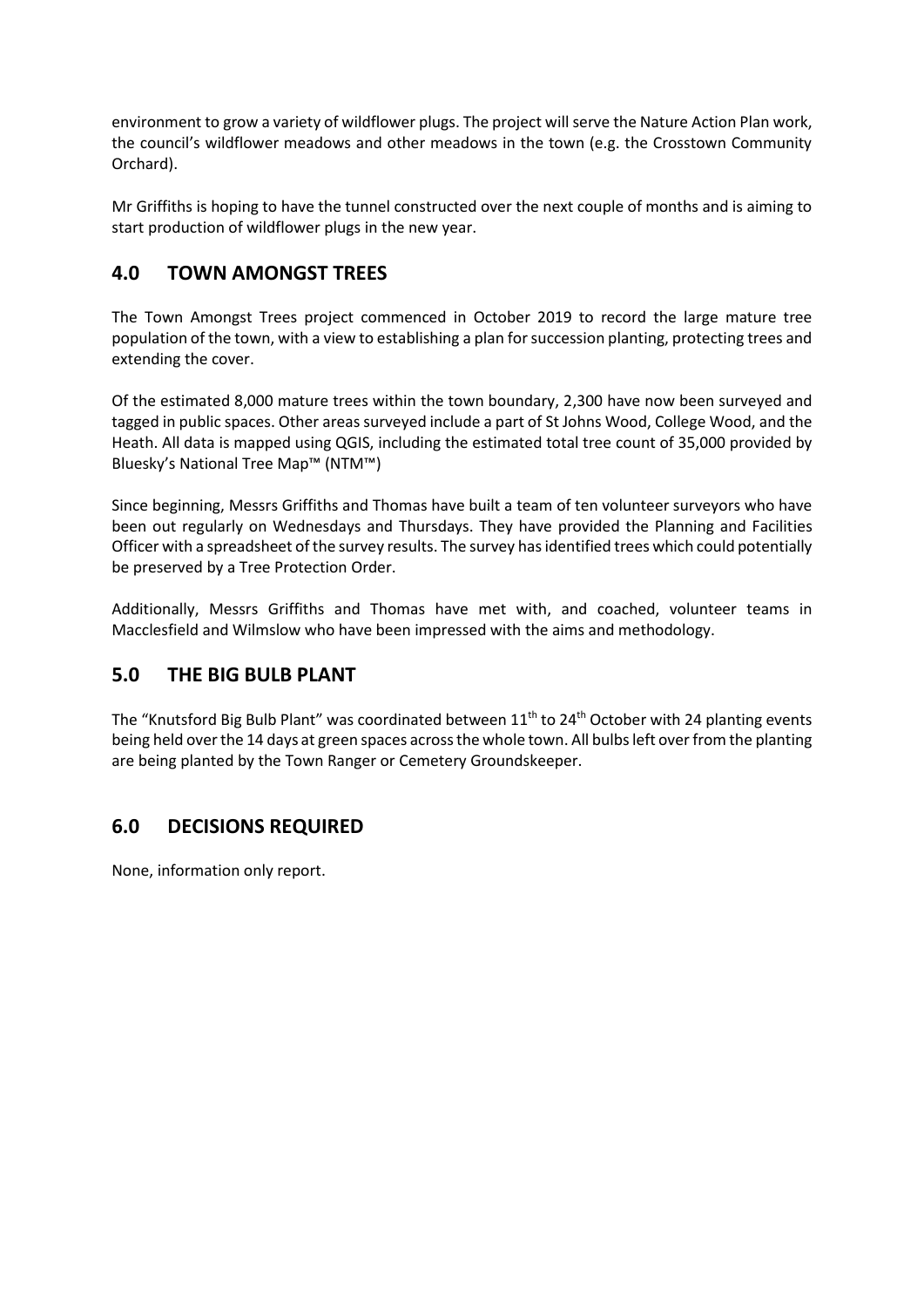| Ref         | <b>Action</b> | <b>Task</b>                                                                                                             | Responsible       | <b>Target</b> | <b>Status</b> | <b>Notes</b>                                                                                                                                |
|-------------|---------------|-------------------------------------------------------------------------------------------------------------------------|-------------------|---------------|---------------|---------------------------------------------------------------------------------------------------------------------------------------------|
| 1           | One           | Potential tree planting locations identified<br>tree planting proposal prepared for<br>committee.                       | WG/PFO            | $Sep-20$      | Complete      |                                                                                                                                             |
| 2           | One           | Committee to agree tree planting plan                                                                                   | Committee         | $Sep-20$      | Complete      |                                                                                                                                             |
| 3           | Two           | Town Clerk to write Cheshire East Council<br>urging permission be given for tree planting<br>on suitable highway verges | <b>TC</b>         | Mar-20        | Complete      | No change in policy appears to be forthcoming.                                                                                              |
| 4           | Two           | Subject to agreement from Cheshire East<br>Council, verges to be included in the tree<br>planting plan                  | PFO/<br>Committee | $Sep-20$      | Complete      | Verges included, pending permission.                                                                                                        |
| 5.          | Three         | Tree Mission page set up on Town Council<br>website                                                                     | <b>PFO</b>        | $May-20$      | Complete      |                                                                                                                                             |
| 6           | Three         | Launch of the tree mission                                                                                              | <b>PFO</b>        | May-20        | Outstanding   | Tree Mission will be launched with the publicity<br>from the previous planting and publicity<br>surrounding a planting event in the autumn. |
| $7^{\circ}$ | Three         | Planning logs to be monitored and letters<br>sent to applicants regarding replanting of<br>trees                        | PFO/ASO           | Ongoing       | Complete      |                                                                                                                                             |
| 8           | Four          | Tree tracker to be included on mission page                                                                             | <b>PFO</b>        | $May-20$      | Complete      |                                                                                                                                             |
| 9           | <b>Five</b>   | Review of planting areas to be undertaken<br>and planting schemes to be prepared to<br>comply with the policy           | <b>PFO</b>        | Apr-20        | Complete      |                                                                                                                                             |
| 10          | <b>Six</b>    | Cheshire Wildlife Trust to be commissioned<br>to create meadow annually from 2021                                       | <b>PFO</b>        | 2021          | Complete      |                                                                                                                                             |
| 11          | Seven         | Potential verges for planting schemes<br>identified and proposals prepared for<br>committee                             | WG/PFO            | $Sep-20$      | Complete      |                                                                                                                                             |
| 12          | Seven         | Committee to agree verges improvement<br>plan                                                                           | Committee         | $Sep-20$      | Complete      |                                                                                                                                             |
| 13          | Eight         | Bulb planting areas to be identified                                                                                    | WG/PFO            | $Sep-20$      | Complete      |                                                                                                                                             |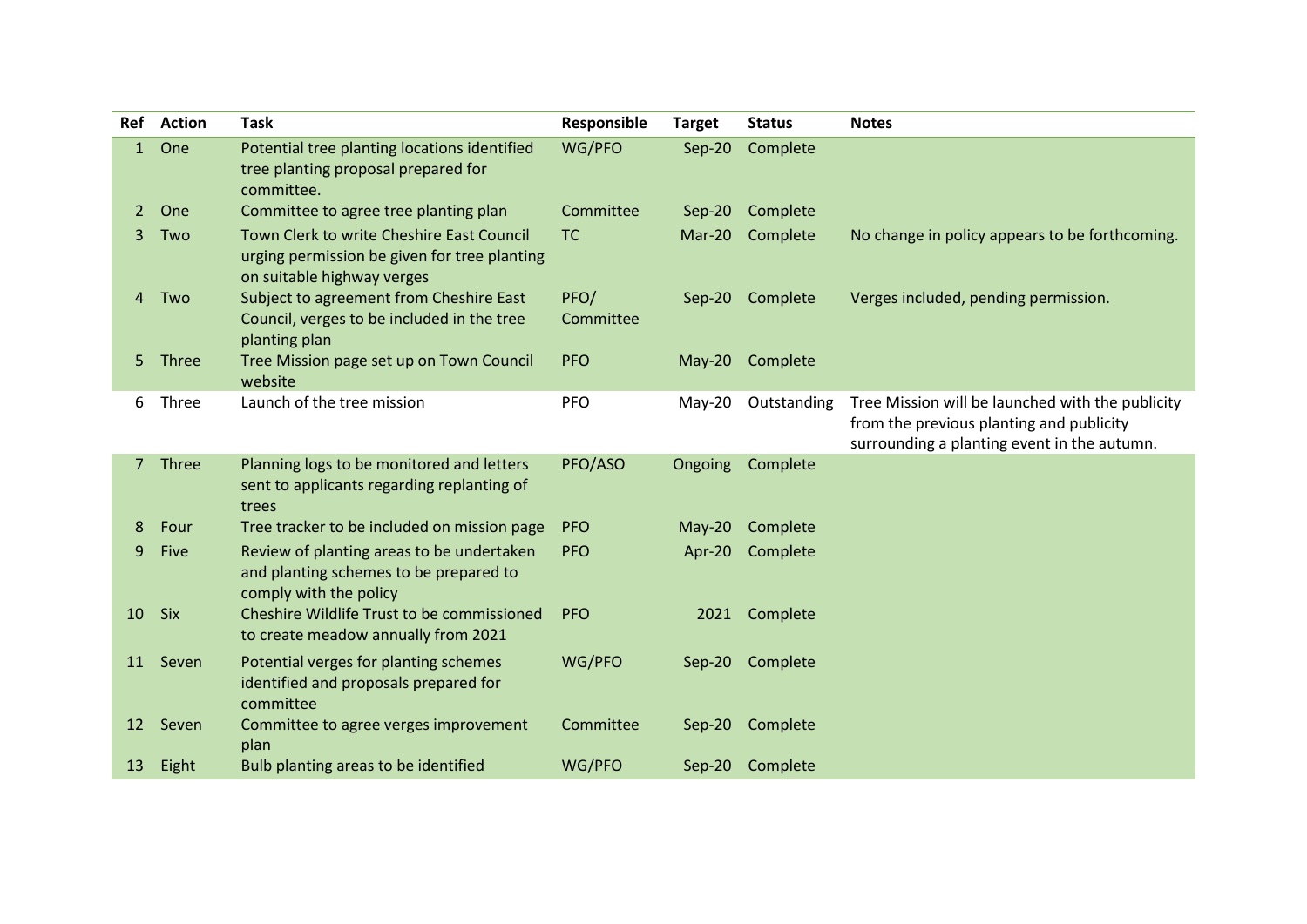| 14 | Eight    | Annual bulb planting events to be<br>organised                                                                        | <b>PFO</b> | Oct-20        | Complete    | Knutsford Big Bulb Plant was implemented in<br>October 2021.                                                 |
|----|----------|-----------------------------------------------------------------------------------------------------------------------|------------|---------------|-------------|--------------------------------------------------------------------------------------------------------------|
| 15 | Nine     | Information to be published on council<br>website promoting hedges and hedgehog<br>holes                              | <b>PFO</b> | $May-20$      | In Progress | This section of the website will be added with a<br>number of updates.                                       |
| 16 | Nine     | Hedgehog highway campaign to encourage<br>creation of hedgehog holes                                                  | <b>PFO</b> | <b>Nov-21</b> | In Progress | Preliminary work completed for a launch in the<br>autumn.                                                    |
| 17 | Ten      | Open spaces where hedges could replace<br>or complement fences identified and<br>planting plan prepared               | WG/PFO     | $Sep-20$      | Complete    |                                                                                                              |
| 18 | Ten      | Committee to agree hedge planting plan                                                                                | Committee  | Sep-20        | Complete    |                                                                                                              |
| 19 | Eleven   | Target landowners identified to encourage<br>planting of trees and hedges to connect<br>green corridors               | WG/PFO     | $Sep-20$      | Outstanding | Nature Action Plan working group has identified<br>the areas; engagement will take place later this<br>year. |
| 20 | Twelve   | Project established with landowners to<br>create wildlife corridor from Bluebell Wood<br>to the Heath                 | WG/PFO     | <b>Jun-20</b> | Outstanding | Engagement will take place later this year.                                                                  |
| 21 | Twelve   | Planting undertaken on open space on<br>Longridge to extend wildlife corridor from<br><b>St Johns Wood</b>            | PFO        | Mar-20        | Complete    |                                                                                                              |
| 22 | Twelve   | Engagement with Cheshire East Council and<br>Developer to link Booths Mere to wildlife<br>corridor from St Johns Wood | WG/PFO     | <b>Jun-20</b> | Outstanding | The submission of the outline planning<br>application will assist in identifying a suitable<br>route.        |
| 23 | Thirteen | Identification of suitable ponds for planting                                                                         | WG/PFO     | $Sep-20$      | Complete    | Pond information to encourage pond creation                                                                  |
|    |          | schemes                                                                                                               |            |               |             | to be added to website.                                                                                      |
| 24 | Fourteen | Bird / bat boxes to be installed in Wallwood                                                                          | Committee  | $Mar-20$      | Complete    | Boxes installed.                                                                                             |
| 25 | Fourteen | Bird / bat boxes to be installed on Higher<br><b>Town Green</b>                                                       | Committee  | Mar-20        | Complete    | Boxes installed.                                                                                             |
| 26 | Fourteen | Bird / bat boxes to be installed near Obelisk                                                                         | Committee  | Mar-20        | Complete    | Boxes installed.                                                                                             |
| 27 | Fourteen | Bird / bat boxes to be installed in Cemetery                                                                          | Committee  | $Mar-20$      | Complete    | Boxes installed.                                                                                             |
| 28 | Fourteen | Bug hotels to be installed in Wallwood and<br><b>Higher Town Green</b>                                                | Committee  | Aug-20        | Complete    | Both installed.                                                                                              |